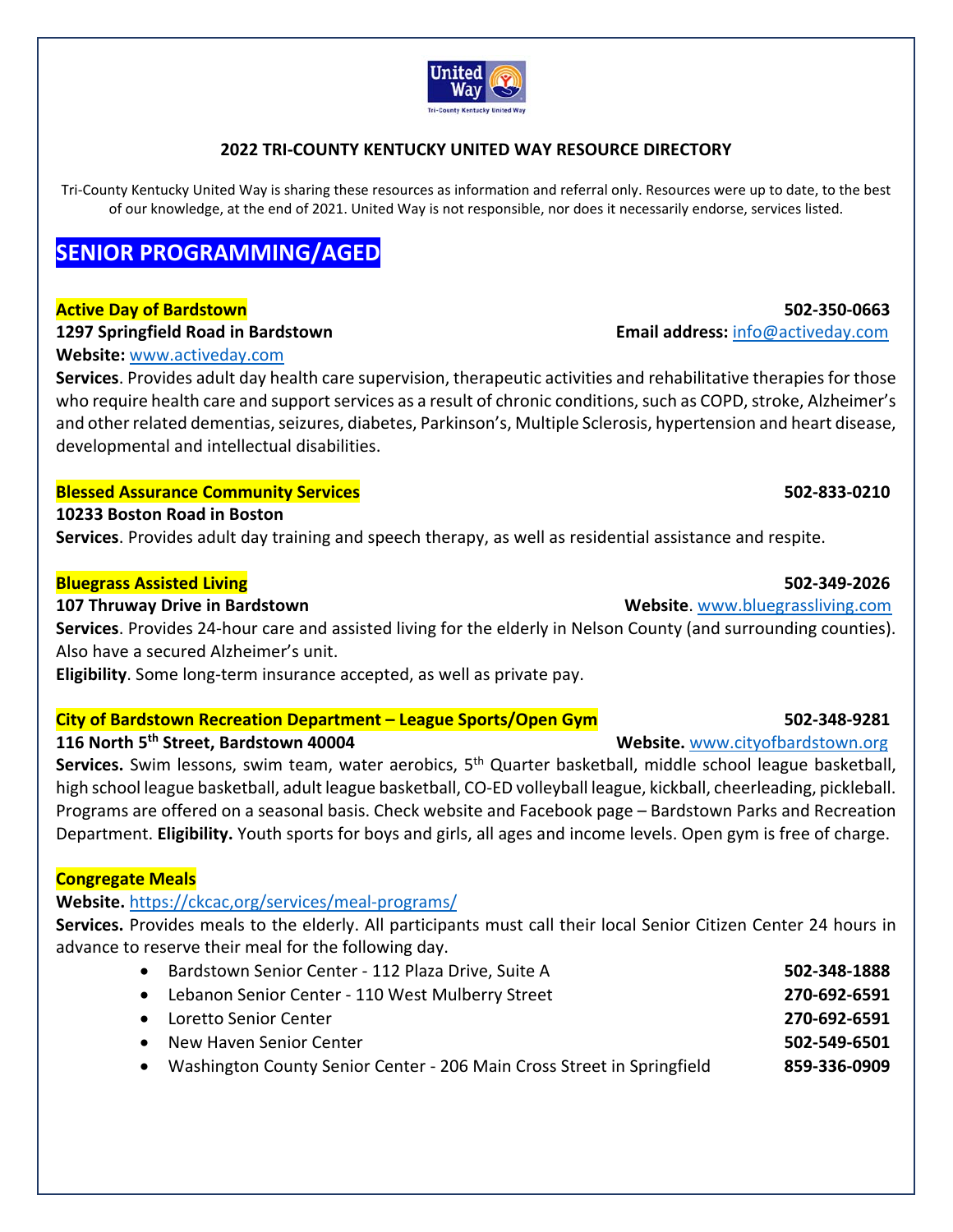# **Home Instead Senior Care** in Elizabethtown **270-766-1866 or 866-942-7272**

**Services**. Provides non‐medical, in‐home care for seniors. Provides meal preparation, light housekeeping, assistance with shopping and errands, respite, and companionship.

**Eligibility**. Private pay. Veterans may be eligible for services through VA benefits. Marion, Nelson and Washington counties (and surrounding counties).

# **950 North Mulberry Street, Suite 170 in Elizabethtown**

**Services**. 24‐hour care, homemaker companions, and private duty sitter services in Marion, Nelson, and Washington Counties (and surrounding areas).

# **Lincoln Trail Area Agency on Aging and Independent Living 270‐769‐2393 or 800‐264‐0393**

# **613 College Street Road, P.O. Box 604 in Elizabethtown Website. www.ltadd.org**

**Services.** Provides information on area resources and contacts for delivery of programs for the elderly, including home and community services. Provides Benefits Counseling to include assistance with accessing and interpreting benefits/resources. Helps with resources for State Health Insurance Assistance Program (SHIP), Homecare, Home Modification, Mental Health, Respite, Information and Referral, Legal Assistance, Meals, Advocacy, Outreach, Personal Care Attendant Program, Respite, and Transportation. Provides Family Caregiver Support Program for anyone caring for an individual aged 60 and over and Grandparent/Relative Caregiver, aged 60 and over, caring for a grandchild/minor relative under the age of 18.

# **Marion County Adult Day Care 270‐692‐3897**

**2155 Campbellsville Highway in Lebanon** 

# **Services**. Transportation provided by TACK.

### **Nelson County Cooperative Extension Office 502‐348‐9204 DL\_CES\_Nelson@email.uky.edu 317 South Third Street in Bardstown Website. www.Nelson.ca.uky.edu**

**Services.** Educational resource that serves as a catalyst to build better communities and improve quality of life.

- 4-H Youth Development: Prepares youth to be the leaders. Anyone ages 9 through 18 can join. Opportunities include: attending 4‐H Camp, learning presentation and public speaking skills, growing vegetables, fishing, cooking, learning nutrition, development of leadership skills, learn about science and technology, etc. Clubs include: Teen, Dog, Horse, Shooting Sports, Sportfishing, Goat, and many project clubs that prepare 4‐Hers to enter exhibits into the County Fair.
- **Family Consumer Sciences**. Learn about our initiatives, making healthy lifestyle choices, nurturing families, embracing life as you age, securing financial stability, promoting healthy homes and communities, accessing nutritious food, and empowering local leaders.
- **Agriculture and Natural Resources**. Whether you are a commercial scale farmer, a backyard gardener, an avid outdoor person, or anything in between, their experts can help you to grow your food, understand the food system and protect the environment.
- **Community & Economic Development**. From revitalizing downtowns to supporting local arts and improving community design.

# **Lifeline Home Care, Inc**.  **270‐360‐8227 or 877‐360‐8227**